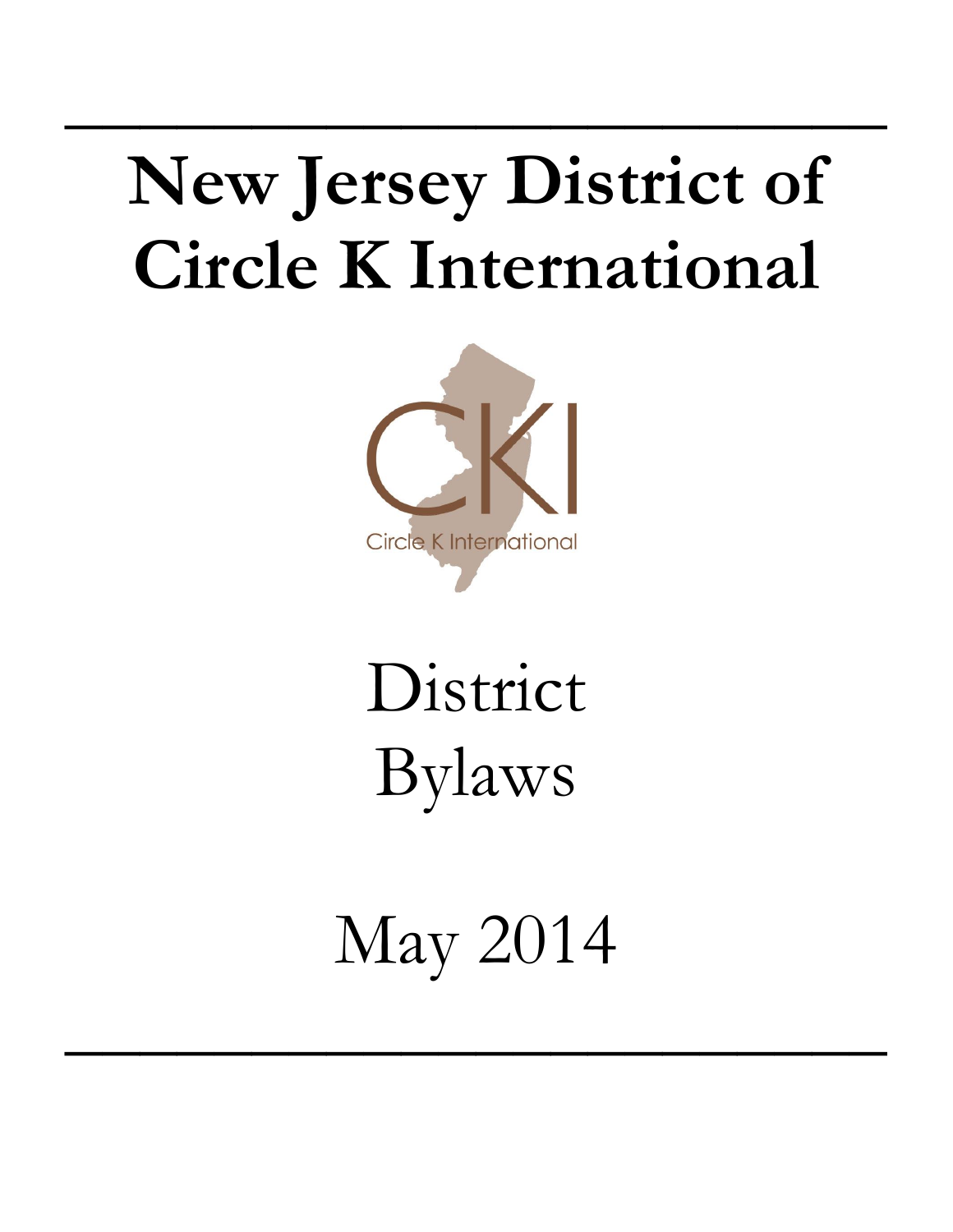| <b>Article</b><br>$\rm I$ | Name and Territorial Limits   | Page |
|---------------------------|-------------------------------|------|
| $\rm II$                  | Objects                       |      |
| $\rm III$                 | Divisions                     |      |
| ${\rm IV}$                | Membership                    |      |
| $\ensuremath{\text{V}}$   | Officers                      |      |
| VI                        | Board of Officers             |      |
| <b>VII</b>                | Conventions                   |      |
| VIII                      | Vacancies between Conventions |      |
| IX                        | Conduct                       |      |
| $\mathbf X$               | Financial Operations          |      |
| XI                        | Parliamentary Procedures      |      |
| XII                       | Amending the Bylaws           |      |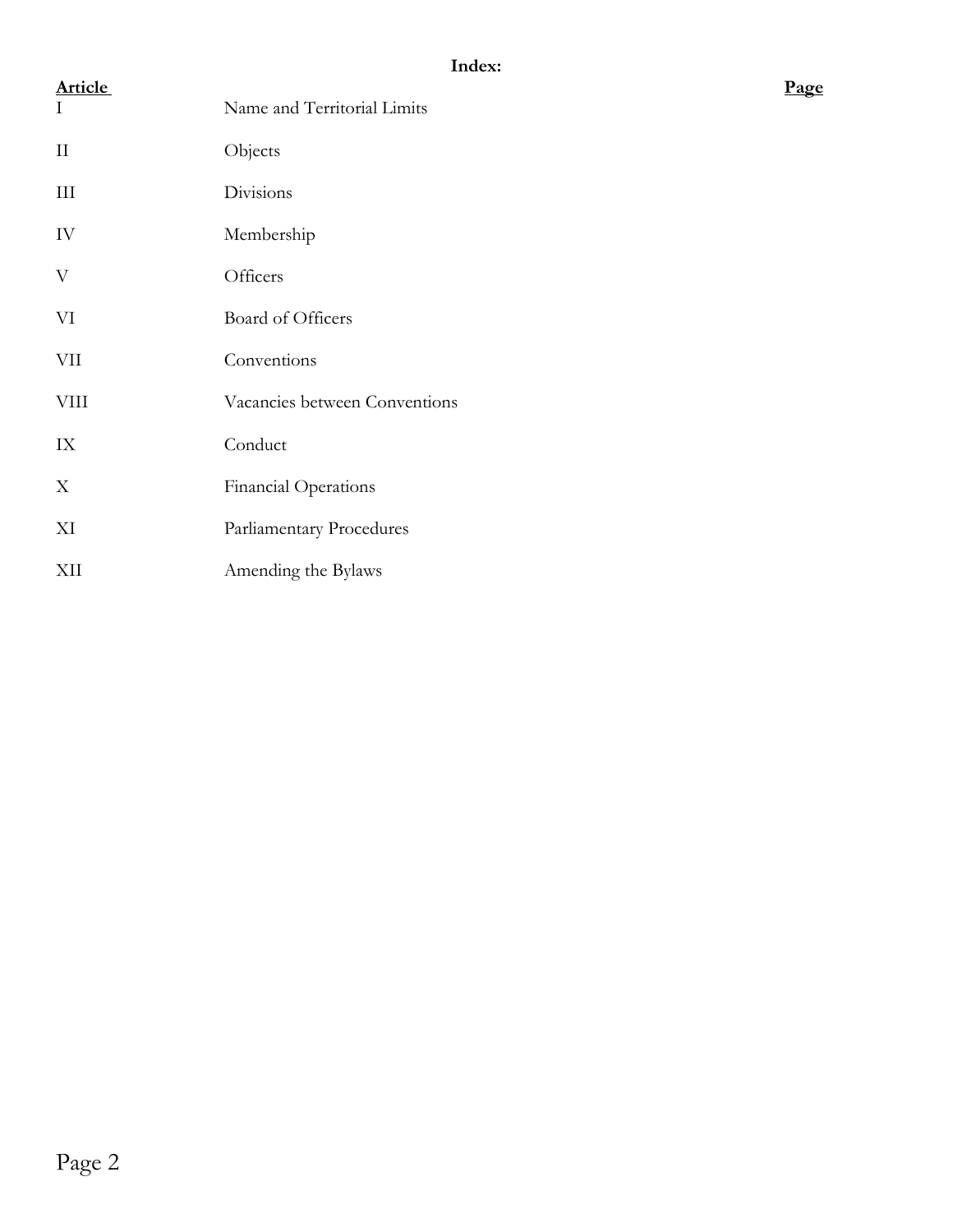#### **NEW JERSEY DISTRICT OF CIRCLE K INTERNATIONAL NEW JERSEY CIRCLE K BYLAWS**

## **Article I- Name and Territorial Limits**

- Section 1. The name of this organization shall be the New Jersey District of Circle K International.
- Section 2. The New Jersey District of Circle K International shall be abbreviated "District."
- Section 3. The territorial limits within which this district shall function shall be co-extensive with the territorial limits of the New Jersey District of Kiwanis International, unless other territorial limits are petitioned by the Kiwanis and Circle K District Boards and such petition is approved by the Circle K International Board of Representatives and the Kiwanis International Board of Trustees.

## **Article II- Objects**

Section 1. The objects of this District shall be:

- A. To accept and promote the Objects of Circle K International as outlined in the International Bylaws;
- B. To coordinate the projects of member Circle K clubs;
- C. To strengthen and extend Circle K in the District;
- D. To increase the fellowship and cooperative efforts of the clubs within the District;
- E. To provide the goods and services necessary for the welfare of the clubs and individual members;
- F. To promote participation of the clubs within the District in the general objects, programs and policies of Circle K International; and
- G. To accept and promote, and abide by the Bylaws and Policy Code of Circle K International.

#### **ARTICLE III- Divisions**

- Section 1. The territory of the District shall be divided into as many divisions as deemed necessary by the Circle K District Board of Officers and the Kiwanis District Board of Trustees.
- Section 2. The territorial limits of these divisions, as approved by the Kiwanis District Board of Trustees, shall be such as shall be delineated from time to time by the District Board of Officers.

## **ARTICLE IV- Membership**

- Section 1. Each Circle K club situated within the territorial limits of this Circle K District shall be a member of the District.
- Section 2. Any member club more than thirty (30) days in arrears for any indebtedness to Circle K International, its sponsoring Kiwanis Club shall be considered "not in good standing" and may have its charter and membership suspended or revoked as provided for the International Bylaws.

## **ARTICLE V-Officers**

- Section 1. The Officers of the District shall be the Governor, the Secretary, the Treasurer, the Editor, and such Lieutenant Governors as deemed necessary by the Circle K District Board and the Kiwanis District Board of Trustees. A Council of elected Club Representatives may be used in place of Lieutenant Governors if deemed necessary by the Circle K District Board and the Kiwanis District Board of Trustees.
- Section 2. The officers, as defined above shall be elected and installed at the annual District Convention. Each club in good standing shall be entitled to three voting delegates. If a quorum is not achieved, the procedures for filling a vacancy between conventions are outlined in Article VII of these bylaws.

Section 3.

A. The Governor shall have the duty of furthering the objects of Circle K International and promoting the interests of Circle K Clubs within his/her District. He/she shall work closely with International and District officers to strengthen and expand Circle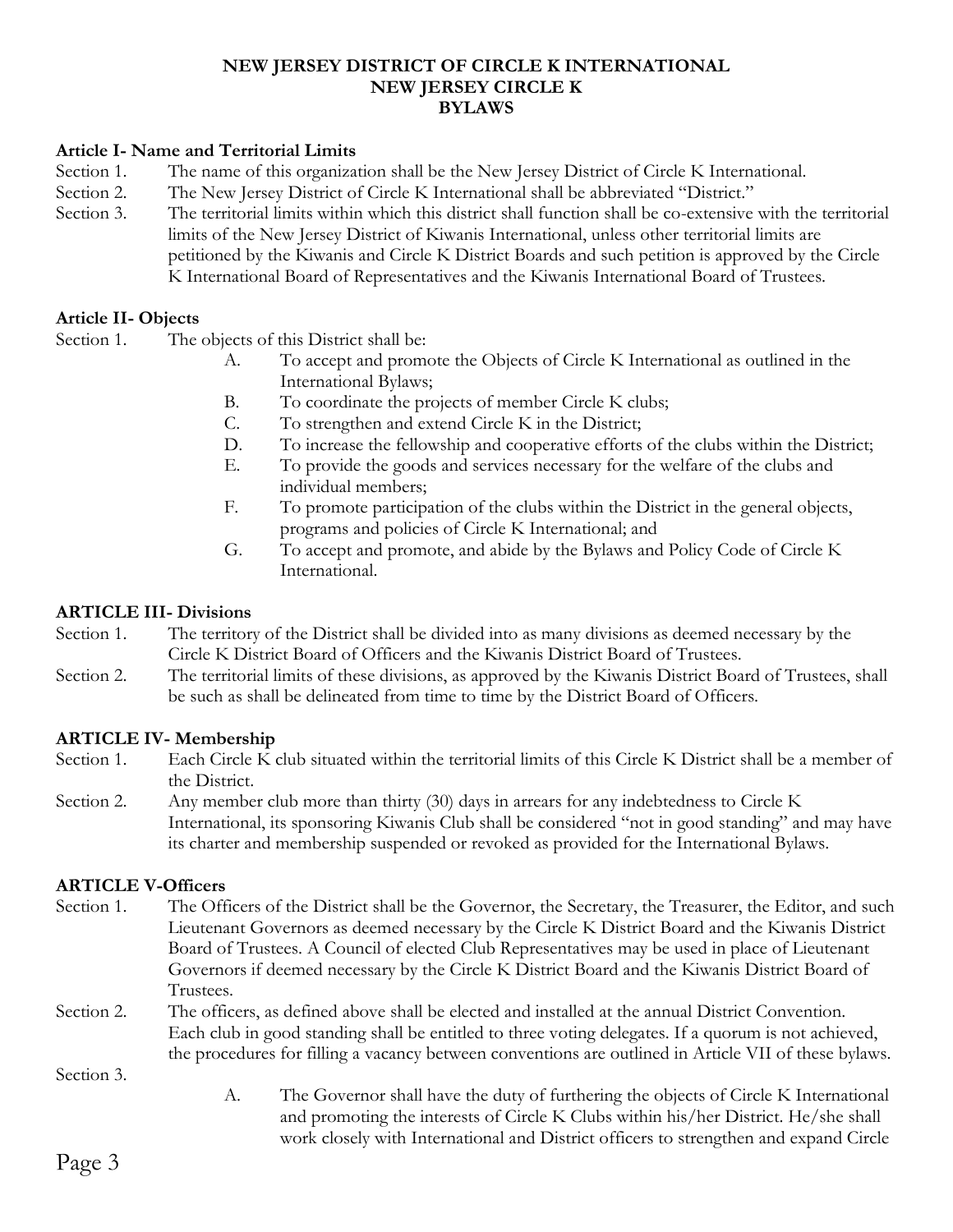K. The Governor shall be the Chief Executive of the District, shall appoint all standing and special District Committees with the approval of his/her board, and shall preside at the District Convention and all meetings of the Board.

- B. The Secretary shall keep all records of the meetings of the Board. The Secretary shall submit a report to the annual convention and the District Board of Officers and at such other times as the Governor and the Board may require. The Secretary shall submit to the proper officials and committees all communications received from the CKI Board. The Secretary shall cooperate with the Governor in forwarding all official reports required by CKI. The Secretary shall be required to send out at least one District Mailing every three (3) months during their term in office. The Secretary shall be responsible for collecting and compiling the District Directory, which consists of: the contact information for the District Board Officers, Club Officers, and important Kiwanis Family members. The Secretary shall also perform such other duties as may be assigned by the Governor or Board.
- C. The Treasurer shall, under the supervision of the District Administrator and/or Financial Counselor, oversee collection of all district dues, and other district income, convention and training conference registration fees, and any other event the District may hold that requires a registration fee. The Treasurer shall disperse these funds in the manner authorized by the Board. The Kiwanis New Jersey District Office shall be in possession of the general account checkbook. The accounts shall at all times be open to inspection by the Governor, the Board, the District Administrator, District Financial Counselor, Kiwanis District Board of Trustees, and any authorized auditor. The Treasurer shall submit a financial report at the annual District Convention to the Board and at such other times as the Governor, the District Board of Officers, or Kiwanis District Board of Trustees, require. The Treasurer shall also perform such other duties as may be assigned by the Governor or the Board.
- D. The Editor is charged with the publication of the District bulletin, the Cirkling, and all other public relation materials that the Board deems necessary during his/her term. The Editor shall be required to publish at least one (1) newsletter every three (3) months for their term in office. The Editor shall be responsible for setting the deadlines of articles to be turned in and shall give a report to the Board at every district meeting. This person shall also perform such other duties as may be assigned by the Governor or the Board.
- E. The Lieutenant Governor shall assist the Governor in the work of the District. This person shall represent the Governor and have full responsibility under the direction of the Governor in supervising the district administrative work in his/her respective division. The Lieutenant Governor shall be charged with encouraging clubs within the division to increase their membership, complete worthwhile service projects, and is to remain up-to date on the conditions and concerns of the clubs in their division.
- F. The Club Representatives, if they exist, shall serve as voting members of the District Board. They shall be responsible for promoting training conferences, District Convention, International Convention, District Projects, any and all other events that the Board may require.
- Section 4. A District Officer may be removed from office for just cause. Whenever there appears to be sufficient cause for such action, the Governor shall give said officer immediate notice of the scheduled meeting of the board. The quorum for this meeting shall be two-thirds (2/3) majority of the voting membership of the board. Consideration shall be given to the facts and reasons why the office should be declared vacant. The officer shall be afforded the opportunity at that meeting to explain or refute the allegations. In the event that the Board of Officers shall find the alleged facts to be true, by a vote of two-thirds  $(2/3)$ , the Board of Officers shall have the power to declare such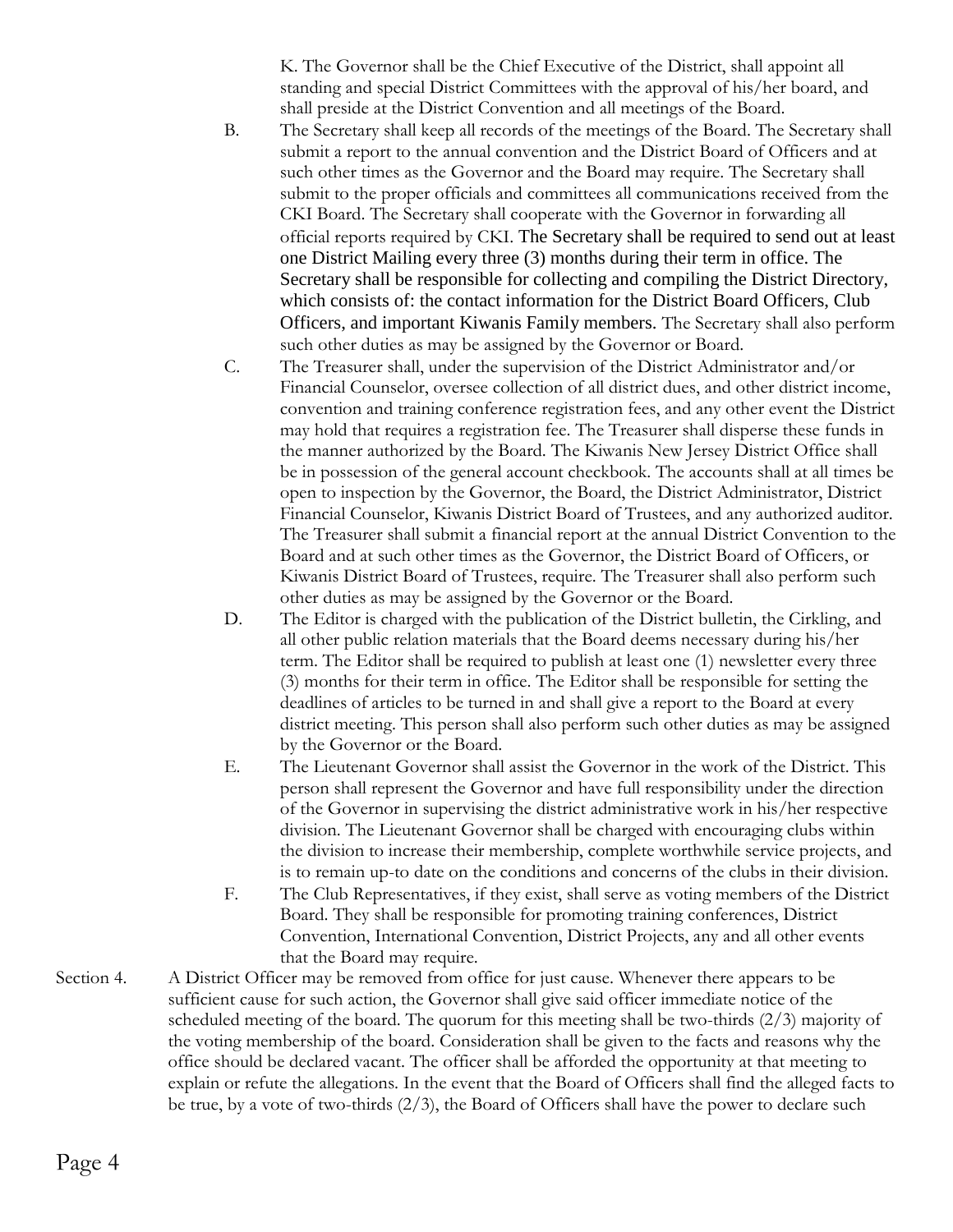office vacant, and the vacancy will be filled in accordance with the provisions contained in these Bylaws.

- Section 5. The Governor may be removed for just cause. When there is sufficient cause, the Secretary will call this meeting with a simple majority vote of the Board. The quorum for this meeting shall be a twothirds (2/3) majority of the voting membership of the Board. The Secretary will give the Governor and Board notice of time and place of said meeting. The Kiwanis Governor or Governor- Elect must be present at the meeting. Consideration will be given to the facts and reasons why the office should be declared vacant. The Governor will be given a chance to explain or refute the allegations. In the event that the Board shall find the alleged facts to be true, by a vote of two-thirds  $(2/3)$ majority of quorum, the Board shall have the power to declare such office vacant, and the vacancy will be filled in accordance with the provisions contained in these bylaws.
- Section 6. No elected District Officer Governor, Secretary, Treasurer, Editor or Lieutenant Governor may h hold an International office or club office in addition to his/her district office. Club Representatives, if they exist, may hold club office, but not International office.

## **ARTICLE VI-Board of Officers**

- Section 1. The Board of Officers of the District shall be abbreviated as "Board" and shall consist of the Governor, the Secretary, the Treasurer, the Editor, and Lieutenant Governors or Club Representatives. The District Administrator and members of the New Jersey District Kiwanis Committee on Circle K shall serve as non-voting, ex-officio members of the Board.
- Section 2. The management and control of the affairs of the District not otherwise provided for in these Bylaws shall be vested in the District Board of Officers, subject to the direction and approval of the Kiwanis District Board of Trustees, through the District Administrator, and the Circle K International Board of Trustees.
- Section 3. The District Board of Officers shall hold a minimum of three (3) meetings annually, one of which is to be held during the period between academic years.
- Section 4. The Secretary shall notify each member of the District Board of Officers, the Kiwanis Governor, the District Administrator, members of the Kiwanis District Committee on Circle K, and the Presidents of all Circle K Clubs in the District, in writing, of the time, place (including directions), and the date of all meetings of the District Board of Officers not less than thirty (30) days prior to each meeting.
- Section 5. A special meeting of the District Board of Officers may be called by the Governor, the Secretary, or two-thirds (2/3) of the members of the District Board of Officers.
- Section 6. The Governor shall be responsible for sending a tentative agenda, as prepared and approved by the Governor, for these meetings to each member of the District Board of Officers, the Kiwanis Governor, the Kiwanis District Secretary, the District Administrator, and members of the Kiwanis District Committee on Circle K not less than fourteen (14) days prior to each meeting.
- Section 7. In the absence of the Governor from a meeting, the District Board of Officers shall designate a member of the District Board of Officers to act as Chairperson for that meeting upon recommendation of the Governor and/or the District Administrator.
- Section 8. A majority of the voting members of the District Board of Officers shall constitute a quorum, and a majority vote of those present shall decide any question, with the exception of those questions for which a greater proportion is specifically required by these Bylaws.
- Section 9. Within two (2) weeks after any special or regular meeting of the District Board of Officers, the Secretary shall make a report of the proceedings of the meeting, comprising a complete synopsis of all actions taken, and shall distribute said report to members of the District Board of Officers, the International Director, the International Trustee, the Kiwanis Governor, Kiwanis District Secretary, and the Presidents of Clubs in the District.

## **ARTICLE VII-Conventions**

Section 1. The annual convention of this District shall be held at the time and place mutually agreed upon by the District Board of Officers of the Circle K District, the sponsoring Kiwanis District Board of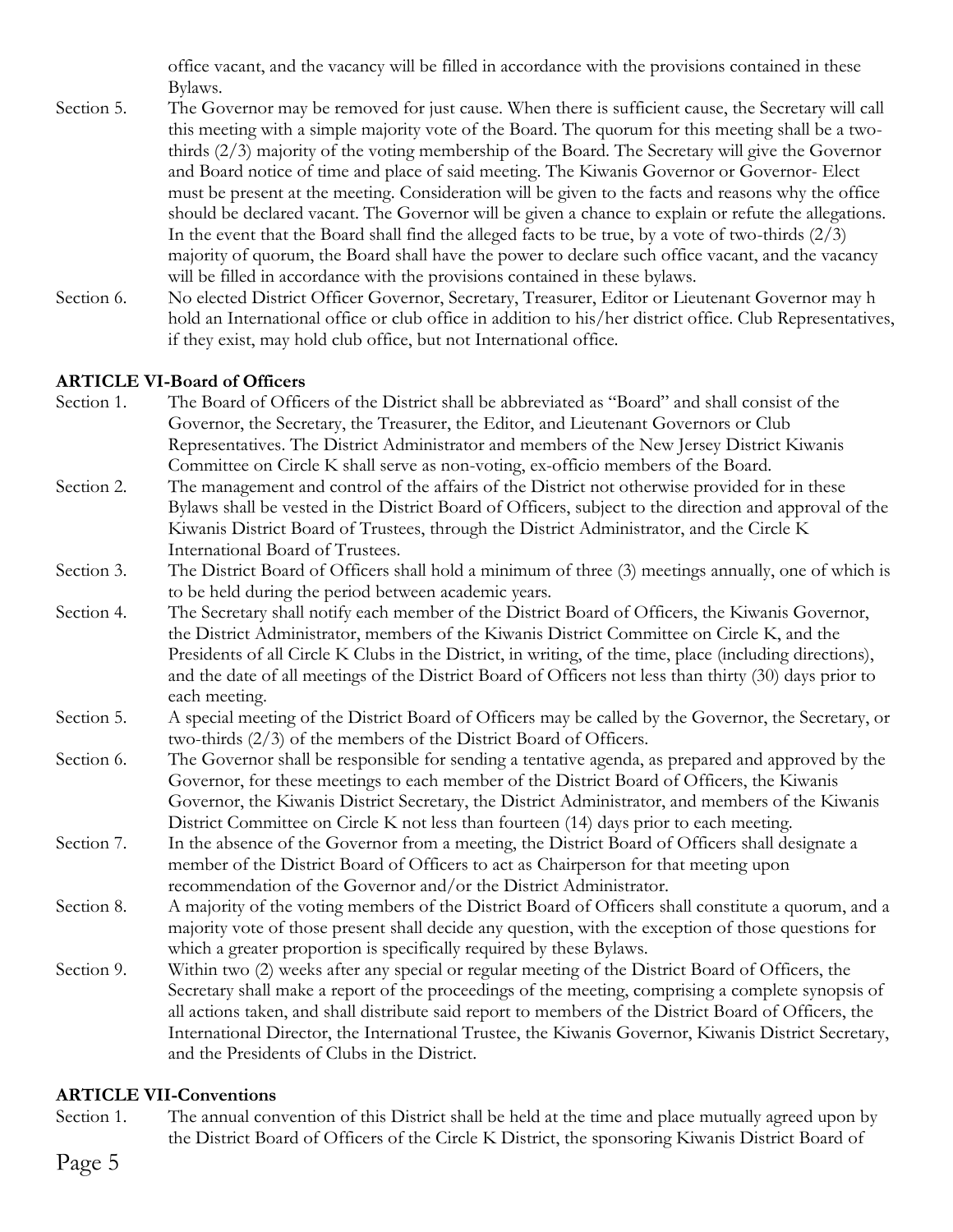Trustees and the Board of Trustees of Circle K International. The dates and site of the convention shall be submitted to the Director of Circle K International not less than sixty (60) days prior to the proposed convention dates, and the Director, acting for the International Board of Trustees, may approve the dates and site.

- Section 2. The Governor shall appoint Convention Committees as outlined in these Bylaws.
- Section 3. An official call to the annual District Convention must be sent out not less than sixty (60) days prior to the dates of the convention.
- Section 4. The District Board of Officers shall have full supervision and management of all conventions, in consultation with the District Administrator. The District Administrator, or Representative of the Administrator selected by the Kiwanis District Board of Trustees, shall handle any contractual arrangements necessary for the District Convention.
- Section 5. Each member club in good standing shall be entitled to three (3) voting delegates and two (2) alternates at the District Convention. The said Delegates and their alternates shall be active members in good standing of the chartered clubs they represent.
- Section 6. The District Governor, Secretary, Treasurer, Editor, and Lieutenant Governors shall be delegates-atlarge at the District Convention. The Immediate Past-Governor, if still a member in good standing of the district, and served at least the last six months of the service year shall also be a delegate-atlarge at the District Convention. International Officers shall not be considered delegates unless certified as representatives of their home club.
- Section 7. Each accredited delegate shall be entitled to vote on each question submitted at any convention. There shall be no voting by proxy.
- Section 8. In the absence of the Governor from any District Convention, the District Board of Officers shall designate a member of District Board of Officers to act as Presiding Officer of the convention.
- Section 9. A quorum for any District Convention shall be the official delegates present and representing not less than one-half (1/2) of the total member clubs in good standing within the District.
- Section 10. Each District Convention program shall include, but not be limited to, the following:
	- A. An address by the Governor of the sponsoring Kiwanis District or a representative of the Governor;
	- B. An address by the Governor of the Key Club District or a representative of the Governor;
	- C. An address by the International Counselor in attendance;
	- D. Workshops for the purpose of stimulating enthusiasm, motivating and educating membership, training newly elected Club Officers, developing leadership potential, increasing awareness of International theme and emphasis areas, and increasing service activities;
	- E. Nomination and election of officers for the upcoming year;
	- F. Installation of the newly-elected District Officers;
	- G. A presentation promoting attendance at the upcoming International Convention; and Presentation of Club and District Awards.

Section 11. The Out-Going Governor shall submit a report of the convention as Assigned by Circle K International.

## **ARTICLE VIII-Vacancies in Office between Conventions**

- Section 1. In the event of a vacancy in the office of Governor, a qualified member of a club in good standing with the District and Circle K International shall be elected by the District Board of Officers to serve for the remainder of the unexpired term. Such action shall be communicated by the Secretary in writing to the International Director. In any year in which the District Convention is not held the Board of Officers shall elect a qualified member of a club in good standing to serve for the upcoming administrative year.
- Section 2. In the event of a vacancy in the office of Secretary, Treasurer, or Editor, the Governor shall, with approval of the Board of Officers, appoint a qualified member of a club in good standing with the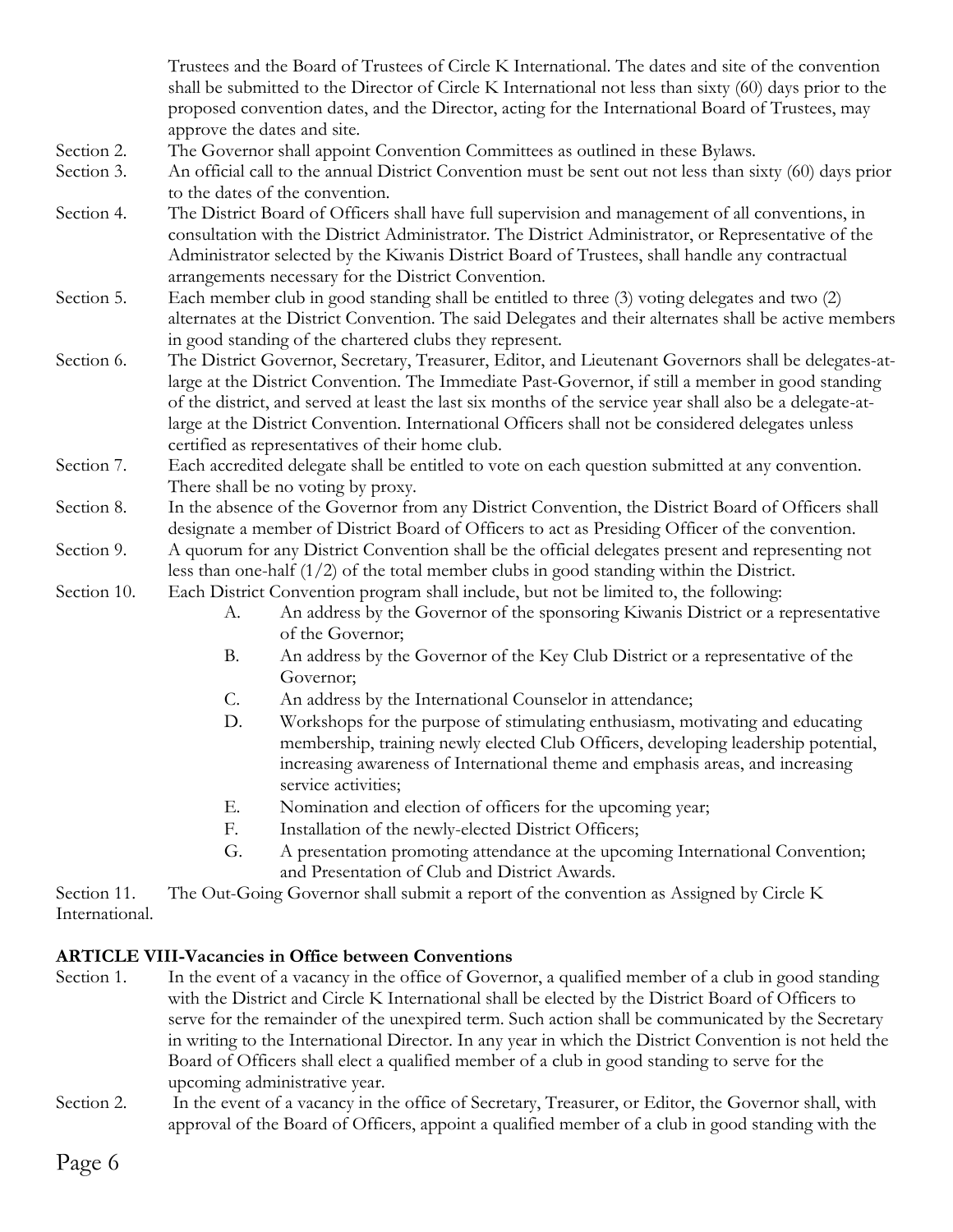District and Circle K International to serve for the remainder of the unexpired term. Such approval from the Board of Officers must be made, in writing, within fourteen (14) days of the appointment.

- Section 3 In the event of a vacancy in the office of Lieutenant Governor, the Governor shall appoint a member of the District in good standing with the approval of the Board until a Lieutenant Governor is duly elected.
- Section 4. In the event of a vacancy in the office of Club Representative, the affected club shall select a new Club Representative. Notification of the selection of the new Club Representative shall be made to the Board of Officers within fourteen (14) days of the selection.

## **ARTICLE IX- Conduct**

Section 1. Conduct unbecoming a member of the Circle K organization in the New Jersey District is defined as any conduct that is:

A. Unlawful;

B. Incompatible with the best interests of the public or of members of the Kiwanis Family; and C. Tends or threatens to harm the standing or reputation of the Kiwanis Family in the local or global community.

#### Section 2.

A. Any member of CKI is said to be "in attendance" at an event from the moment of arrival at the event site or at 12:00 a.m. on the scheduled starting date of said event, whichever is later. B. A member is said to be departed from the event upon final departure from the event site.

Section 3. New Jersey District CKI Alcohol Policy for New Jersey CKI sponsored conventions, events, and/or special programs.

> A. The possession or consumption of alcoholic beverages by members of CKI, shall not be allowed at any CKI event sponsored or promoted by the New Jersey CKI district, or promoted by the New Jersey CKI district, or promoted by CKI clubs in the New Jersey district. The sale and distribution of alcoholic beverages, however, shall be allowed at any CKI or Kiwanis event for CKI members of legal age for the purpose of fundraising or assisting at Kiwanis events.

B. Guests, alumni, and Kiwanis-family members in attendance are asked to observe this policy in terms of their consumption of alcohol at all CKI events.

C. CKI Members are to abide by the host district's alcohol policy when attending an event outside of their home district.

D. CKI Members may drink at their home district's Kiwanis events, as long as no other Kiwanis Service Leadership Program members are in attendance.

E. The possession, sale, distribution, or consumption of alcoholic beverages by New Jersey Circle K Members at any Kiwanis service leadership program event will not be allowed or tolerated.

Section 4. All policies listed in the Circle K International Bylaws and Policy Code shall be followed by all members of the New Jersey District of Circle K International.

## **Article X- Financial Operations**

- Section 1. Each member club shall pay to the district for every active member an annual dues payment of  $$10.00$ . A change in the amount of the district dues shall be approved by a two-thirds ( $2/3$ ) vote of all the delegates at a district convention.
- Section 2. Assessments in excess of the annual dues may be made only upon a two-thirds (2/3) vote of all delegates attending district convention or by a two- thirds (2/3) vote of all clubs in good standing in the district between convention and must be approved by the Kiwanis district board and the Circle K International Board.